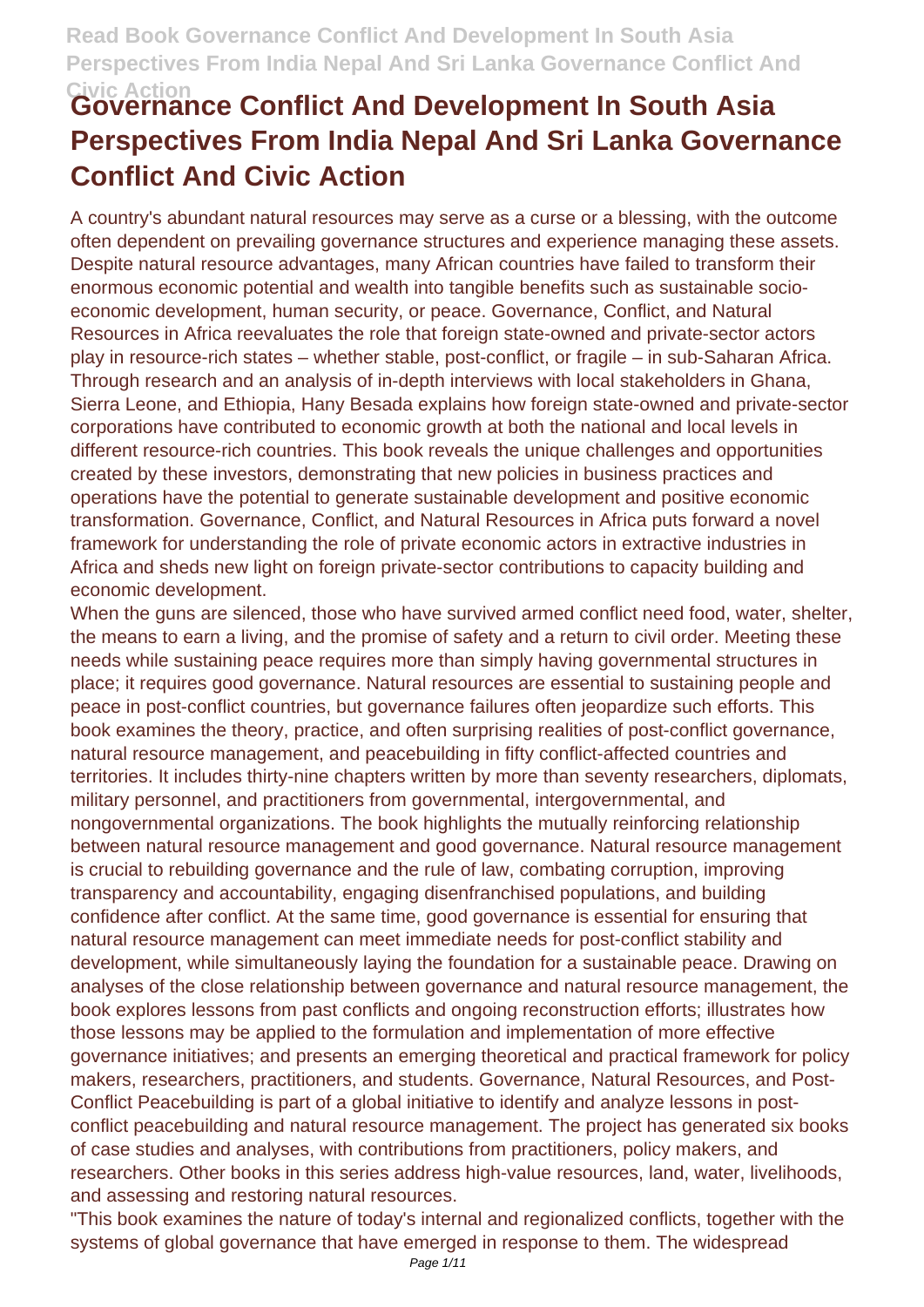**Civic Action** commitment among donor governments and aid agencies to conflict resolution and social reconstruction indicates that war is now part of development discourse. The very notion of development, the author argues, has been radicalized in the process, and now requires the direct transformation of Third World societies. This radicalization is closely associated with the redefinition of security. Because conflict is understood as stemming from a developmental malaise, underdevelopment itself is now seen as a source of instability." "The author argues, however, that transforming the social systems of developing countries is beyond the ability and legitimacy of individual governments in the North. As a result, governments, NGOs, security forces, private companies and UN agencies have all become part of an emerging and complex system of global governance. The aim is to secure stability on the borders of ordered society where the world encounters the violence of the new wars." "This book represents contribution to our understanding of modern conflict and the difficulties of effective engagement. Together with practitioners and policymakers seeking a challenging interpretation of their work, the book will be of direct interest to students and scholars in the fields of international security, political economy, political theory and development studies."--BOOK JACKET.

Conflict, Improvisation, Governance presents a carefully crafted and edited collection of first hand accounts of diverse public sector and non-profit urban practitioners facing the practical challenges of "doing democracy" in the global/local context of the interconnected major European city of Amsterdam and its region. The book examines street level democratic processes through the experiences of planning and city governance practitioners in community development, youth work, public service delivery, urban public administration, immigration and multi-cultural social policy. These profiles and case studies show widely shared challenges in global and local urban environments, and new, "bottom-up," democratic and improvisational strategies that community members and public officials alike can use to make more inclusive, democratic cities.

Violent conflicts today are complex and increasingly protracted, involving more nonstate groups and regional and international actors. It is estimated that by 2030—the horizon set by the international community for achieving the Sustainable Development Goals—more than half of the world's poor will be living in countries affected by high levels of violence. Information and communication technology, population movements, and climate change are also creating shared risks that must be managed at both national and international levels. Pathways for Peace is a joint United Nations†"World Bank Group study that originates from the conviction that the international community's attention must urgently be refocused on prevention. A scaled-up system for preventive action would save between US\$5 billion and US\$70 billion per year, which could be reinvested in reducing poverty and improving the well-being of populations. The study aims to improve the way in which domestic development processes interact with security, diplomacy, mediation, and other efforts to prevent conflicts from becoming violent. It stresses the importance of grievances related to exclusion—from access to power, natural resources, security and justice, for example—that are at the root of many violent conflicts today. Based on a review of cases in which prevention has been successful, the study makes recommendations for countries facing emerging risks of violent conflict as well as for the international community. Development policies and programs must be a core part of preventive efforts; when risks are high or building up, inclusive solutions through dialogue, adapted macroeconomic policies, institutional reform, and redistributive policies are required. Inclusion is key, and preventive action needs to adopt a more people-centered approach that includes mainstreaming citizen engagement. Enhancing the participation of women and youth in decision making is fundamental to sustaining peace, as well as long-term policies to address the aspirations of women and young people.

East Asia is a region deeply affected by conflict. Colonial, ideological, and national wars have left their scars and legacies on regional, international, and national governance. Yet East Asian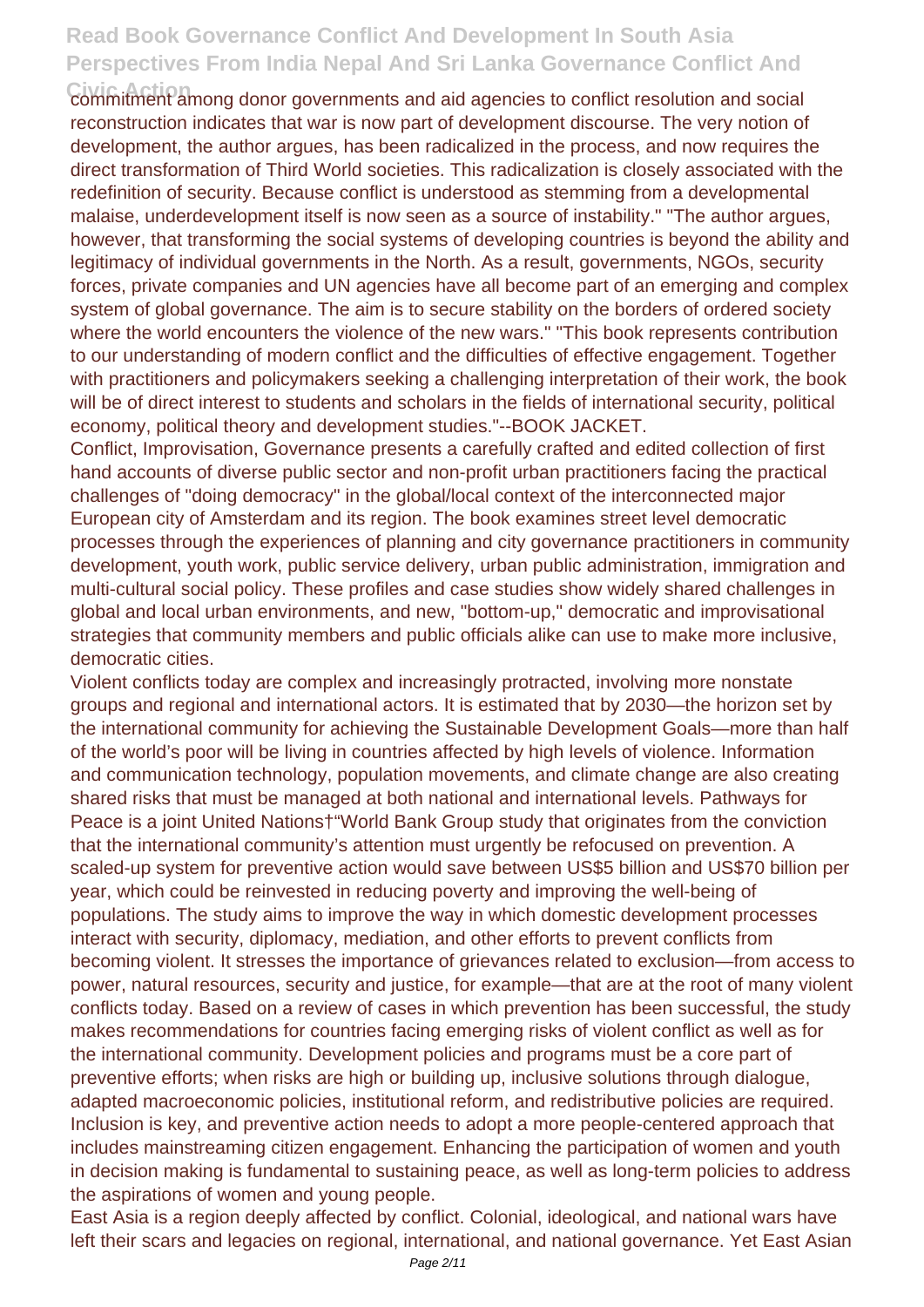**Civic Action** post-conflict development experiences have been viewed as remarkably successful. The three largest economies of East Asia, Japan, China, and South Korea, have all experienced dramatic growth but immediately prior to their periods of expansion, all experienced the devastating impacts of international conflicts and/or civil upheaval. These post-conflict development 'success' stories do not, however, tell the whole tale. Other states in East Asia and in particular certain regions within some of these states, while apparently emerging from similar conflictual backgrounds, have experienced far less positive transitions. This volume critically assesses measurements of success in East Asian post-conflict development from a human-centered perspective. This involves a major re-evaluation of accepted accounts of domestic governance and international relations in East Asia from both a comparative and interdisciplinary viewpoint. Case study rich, this volume provides policy prescriptions for East Asian donors and actors in an effort to provide Asian solutions for Asian problems.

This volume examines how various forms of governance have emerged in South Asia after colonialism, and the developmental and conflict-related challenges the region faces. Drawing from the contexts of India, Sri Lanka and Nepal, it highlights the degree of institutionalization of democracy. The book further points to the manner in which shortcomings in governmental arrangements intersect with the prevalence of conflict at the national as well as sub-national levels. It showcases that democratic and more authoritarian cultures have influenced developmental successes and failures, and reveals how (external) interventions and policy reforms in the name of development have led to diverse outcomes in different South Asian countries.

Decades after our contemporary international system witnessed the end of the Second World War, the events that followed in its aftermath has fashioned an international system characterized by global conflict in the guise of the Cold War. Although wars were part of the struggle between the two rival super powers - the US and USSR - their main theatre was the Third World and hostilities during the Cold War era were global. It is against this backdrop that Governance, Conflict Analysis and Conflict Resolution addresses conflict in the Caribbean and elsewhere, exploring the linkages between conflict and development. The book is divided into eight sections and offers diverse views on conflict, conflict resolution and governance: Part 1 - Governance and Conflict Management in a Global Context; Part II - Management and resolution of Conflict in the Regional Context; Part III - Perspectives on Social Stratification, Political Rivalry and Ethnic Insecurities; Part IV - High Intensity Conflicts; Part V - The Management and Resolution of Territorial Conflicts; Part VI - Poverty, Economics and Conflict Management; Part VII - Advancing Conflict Resolution through Education; and Part VIII - Civil Society, Governance and Social Consensus.

Post-conflict societies are commonly constructed as weak, fragile, and failed states. Economic recovery, risks of renewed violent conflict, natural resource degradation, and poverty alleviation become prioritized agendas of donor countries and international institutions. Billions of dollars on development policy and governance reform have been invested. However, misapplication, ineffectiveness, and foreign aid dependency have become a controversial debate on "whose policy, whose governance, and whose outcomes." To understand the problems, the author employs a blend of social constructionism and discourse theory to establish a platform for understanding and discussing hegemonic aid conditionality on recipient governments. The theories also help analyze how the meanings of "post-conflict governance" are socially, economically, and politically constructed and used in state building, state apparatuses, institutional building, and policy-making process. He reveals that the philosophical and theoretical knowledge that underlies the interface between the mode of governance and policy design create the consensus of values, norms and indicators between experts,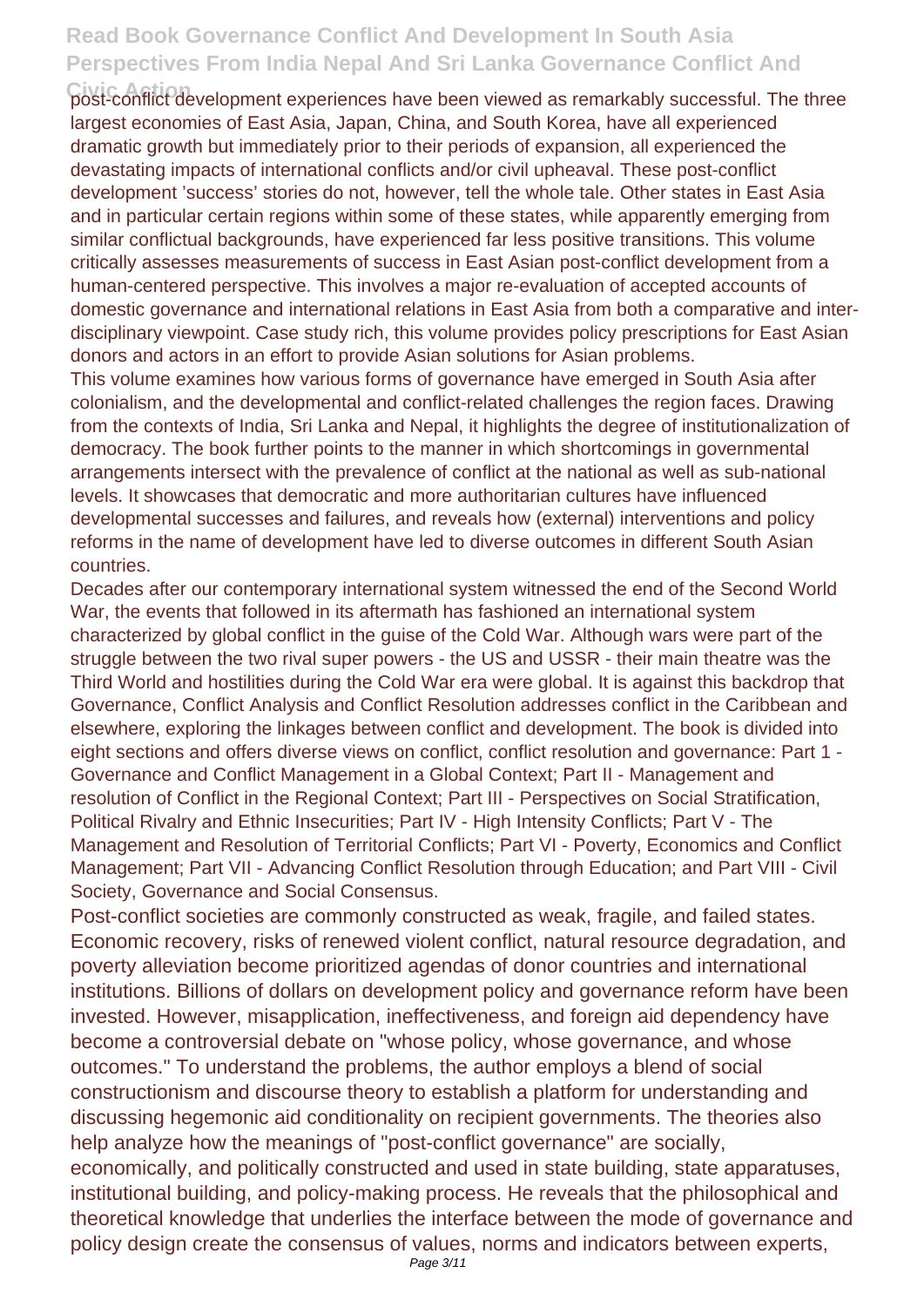**Civic Action** public servants, donors and communities in post-conflict settings. The author also shares illuminating case studies by way of his considerable wealth of experience leading reconstructive efforts in Afghanistan and Cambodia.

Politics and Conflict in Governance and Planning offers a critical evaluation of manifold ways in which the political dimension is reflected in contemporary planning and governance. While the theoretical debates on post-politics and the wider frame of postfoundational political theory provide substantive explanations for the crisis in planning and governance, still there is a need for a better understanding of how the political is manifested in the planning contents, shaped by institutional arrangements and played out in the planning processes. This book undertakes a reassessment of the changing role of the political in contemporary planning and governance. Employing a wide range of empirical research conducted in several regions of the world, it draws a more complex and heterogeneous picture of the context-specific depoliticisation and repoliticisation processes taking place in local and regional planning and governance. It shows not only the domination of market forces and the consequent suppression of the political but also how political conflicts and struggles are defined, tackled and transformed in view of the multifaceted rules and constraints recently imposed to local and regional planning. Switching the focus to how strategies and forms of depoliticised governance can be repoliticised through renewed planning mechanisms and sociopolitical mobilisation, Politics and Conflict in Governance and Planning is a critical and much needed contribution to the planning literature and its incorporation of the postpolitics and post-democracy debate.

Since the turn of the millennium, resistance to the liberal project of global governance has come to occupy centre stage in global and international politics. The Battle of Seattle, the 9/11 attacks on New York and Washington and the Bush administration's ambivalent attitude towards multilateralism can all be thought of as conspicuous instances of the growing challenge to global governance. Global Governance, Conflict and Resistance provides a wide-ranging series of analyses of such challenges. The conflict in the Nuba Mountains in central Sudan illustrates how state policies concerning the control of land can cause local conflicts to escalate into large scale wars, which become increasingly difficult to manage or resolve.

This edition of the biennial Poverty and Shared Prosperity report brings sobering news. The COVID-19 (coronavirus) pandemic and its associated economic crisis, compounded by the effects of armed conflict and climate change, are reversing hardwon gains in poverty reduction and shared prosperity. The fight to end poverty has suffered its worst setback in decades after more than 20 years of progress. The goal of ending extreme poverty by 2030, already at risk before the pandemic, is now beyond reach in the absence of swift, significant, and sustained action, and the objective of advancing shared prosperity—raising the incomes of the poorest 40 percent in each country—will be much more difficult. Poverty and Shared Prosperity 2020: Reversals of Fortune presents new estimates of COVID-19's impacts on global poverty and shared prosperity. Harnessing fresh data from frontline surveys and economic simulations, it shows that pandemic-related job losses and deprivation worldwide are hitting already poor and vulnerable people hard, while also shifting the profile of global poverty to include millions of 'new poor.' Original analysis included in the report shows that the new poor are more urban, better educated, and less likely to work in agriculture than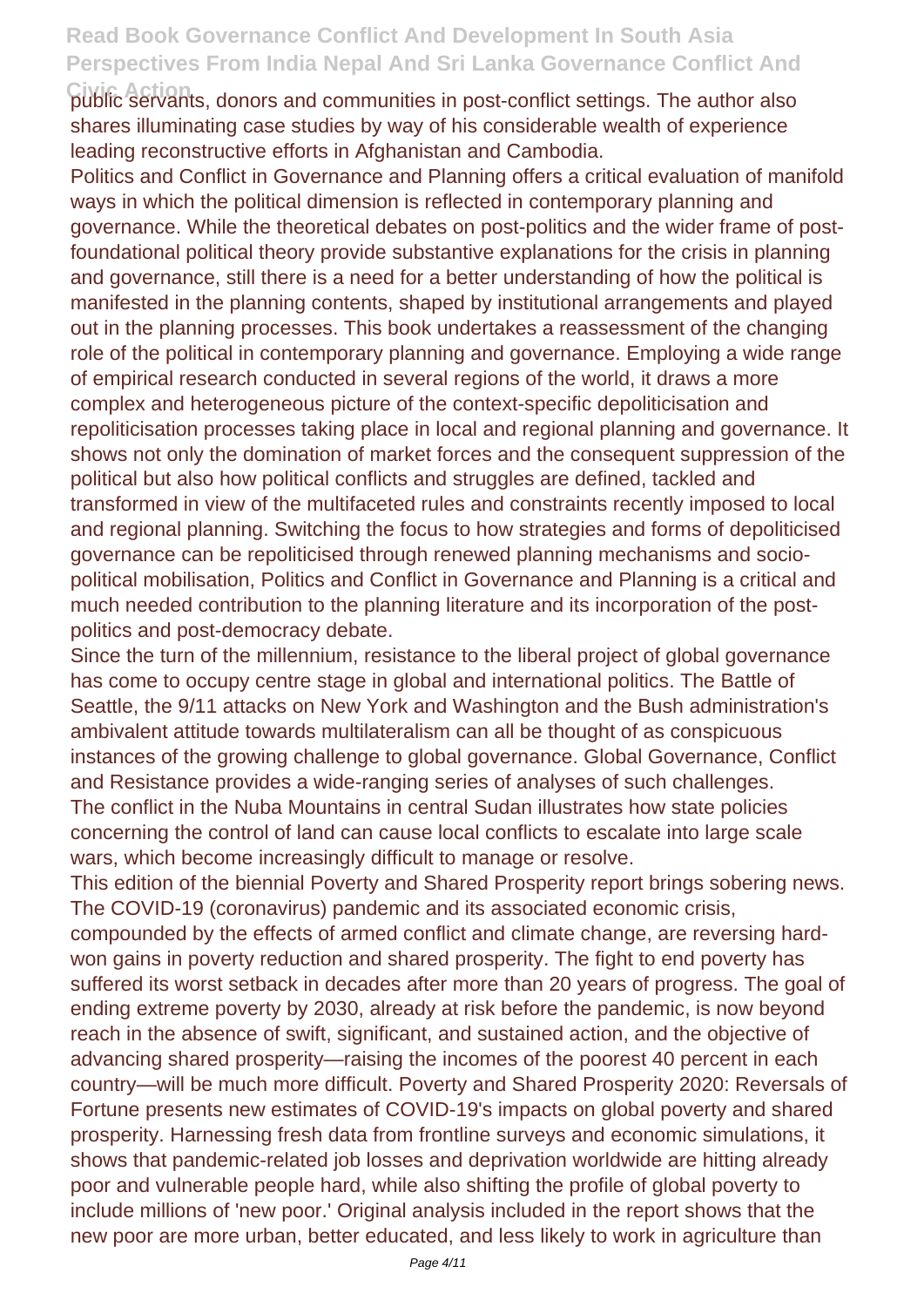those living in extreme poverty before COVID-19. It also gives new estimates of the impact of conflict and climate change, and how they overlap. These results are important for targeting policies to safeguard lives and livelihoods. It shows how some countries are acting to reverse the crisis, protect those most vulnerable, and promote a resilient recovery. These findings call for urgent action. If the global response fails the world's poorest and most vulnerable people now, the losses they have experienced to date will be minimal compared with what lies ahead. Success over the long term will require much more than stopping COVID-19. As efforts to curb the disease and its economic fallout intensify, the interrupted development agenda in low- and middleincome countries must be put back on track. Recovering from today's reversals of fortune requires tackling the economic crisis unleashed by COVID-19 with a commitment proportional to the crisis itself. In doing so, countries can also plant the seeds for dealing with the long-term development challenges of promoting inclusive growth, capital accumulation, and risk prevention—particularly the risks of conflict and climate change.

Drawing on conflict resolution experience and recent democratic theory, Dukes traces the philosophical roots and development of the public conflict resolution field. He examines in detail how it has worked in practice, in the US and other western democracies.

Governments, business, international bodies and local groups are turning to multistakeholder processes to find practical ways forward. This book explains how MSPs can be organized to deliver their potential for successful resolution of complex issues and for sustainable development. It includes detailed examples and provides practical checklists, explaining how to get beyond adversarial politics and achieve positive results.

Conflict over the extraction of coal and gas resources has rapidly escalated in communities throughout the world. Using an environmental justice lens, this multidisciplinary book explores cases of land use conflict through the lived experiences of communities grappling with such disputes. Drawing on theories of justice and fairness in environmental decision making, it demonstrates how such land use conflicts concerning resource use can become entrenched social problems, resistant to policy and legal intervention. The author presents three case studies from New South Wales in Australia and Pennsylvania in the US of conflict concerning coal, coal gas and shale gas development. It shows how conflict has escalated in each case, exploring access to justice in land use decision making processes from the perspective of the communities at the heart of these disputes. Weaknesses in contemporary policy and regulatory frameworks, including ineffective opportunities for public participation and a lack of community recognition in land use decision making processes, are explored. The book concludes with an examination of possible procedural and institutional reforms to improve access to environmental justice and better manage cases of land use conflict. Overall, the volume links the philosophies of environmental justice with rich case study findings, offering readers further insight into both the theory and practice of land use decision making.

The social and economic systems of any country are influenced by a range of factors including income and education. As such, it is vital to examine how these factors are creating opportunities to improve both the economy and the lives of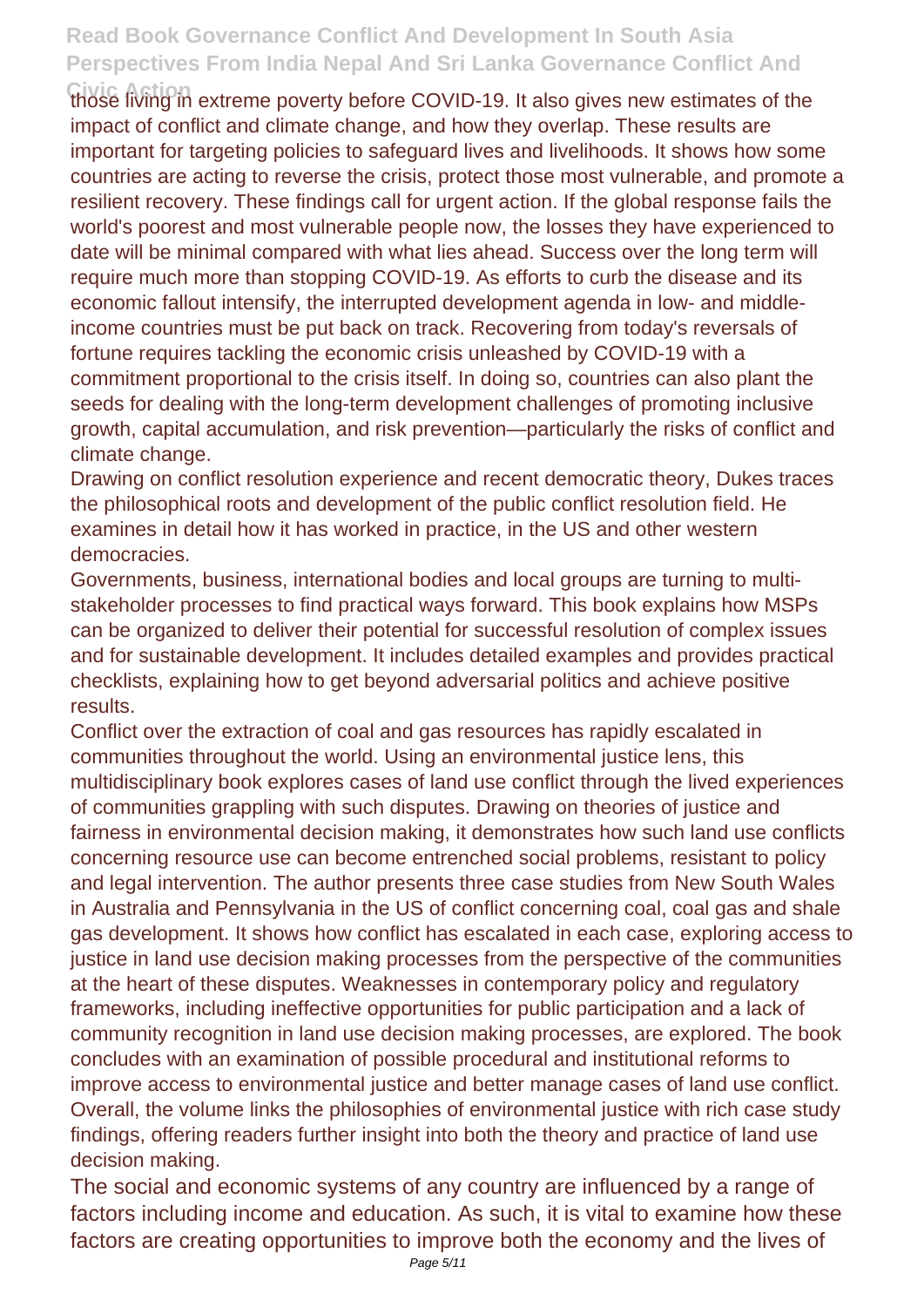**Civic Action** people within these countries. Socio-Economic Development: Concepts, Methodologies, Tools, and Applications provides a critical look at the process of social and economic transformation based on environmental and cultural factors including income, skills development, employment, and education. Highlighting a range of topics such as economics, social change, and e-governance, this multivolume book is designed for policymakers, practitioners, city-development planners, academicians, government officials, and graduate-level students interested in emerging perspectives on socio-economic development. A considerable amount of work has been conducted in the field of peace studies, conflict management, peace science in economics, sociology, anthropology and management. This title presents research with an emphasis on theoretical and mathematical constructs in the area of peace economics & peace science. This Security Sector Reform (SSR) Paper offers a universal and analytical perspective on the linkages between Security Sector Governance (SSG)/SSR (SSG/R) and Sustainable Development Goal-16 (SDG-16), focusing on conflict and post-conflict settings as well as transitional and consolidated democracies. Against the background of development and security literatures traditionally maintaining separate and compartmentalized presence in both academic and policymaking circles, it maintains that the contemporary security- and development-related challenges are inextricably linked, requiring effective measures with an accurate understanding of the nature of these challenges. In that sense, SDG-16 is surely a good step in the right direction. After comparing and contrasting SSG/R and SDG-16, this SSR Paper argues that human security lies at the heart of the nexus between the 2030 Agenda of the United Nations (UN) and SSG/R. To do so, it first provides a brief overview of the scholarly and policymaking literature on the development-security nexus to set the background for the adoption of The Agenda 2030. Next, it reviews the literature on SSG/R and SDGs, and how each concept evolved over time. It then identifies the puzzle this study seeks to address by comparing and contrasting SSG/R with SDG-16. After making a case that human security lies at the heart of the nexus between the UN's 2030 Agenda and SSG/R, this book analyses the strengths and weaknesses of human security as a bridge between SSG/R and SDG-16 and makes policy recommendations on how SSG/R, bolstered by human security, may help achieve better results on the SDG-16 targets. It specifically emphasizes the importance of transparency, oversight, and accountability on the one hand, and participative approach and local ownership on the other. It concludes by arguing that a simultaneous emphasis on security and development is sorely needed for addressing the issues under the purview of SDG-16. Climate change is one of the most pressing problems facing the global community. Although most states agree that climate change is occurring and is at least partly the result of humans' reliance on fossil fuels, managing a changing global climate is a formidable challenge. Underlying this challenge is the fact that states are sovereign, governed by their own laws and regulations. Sovereignty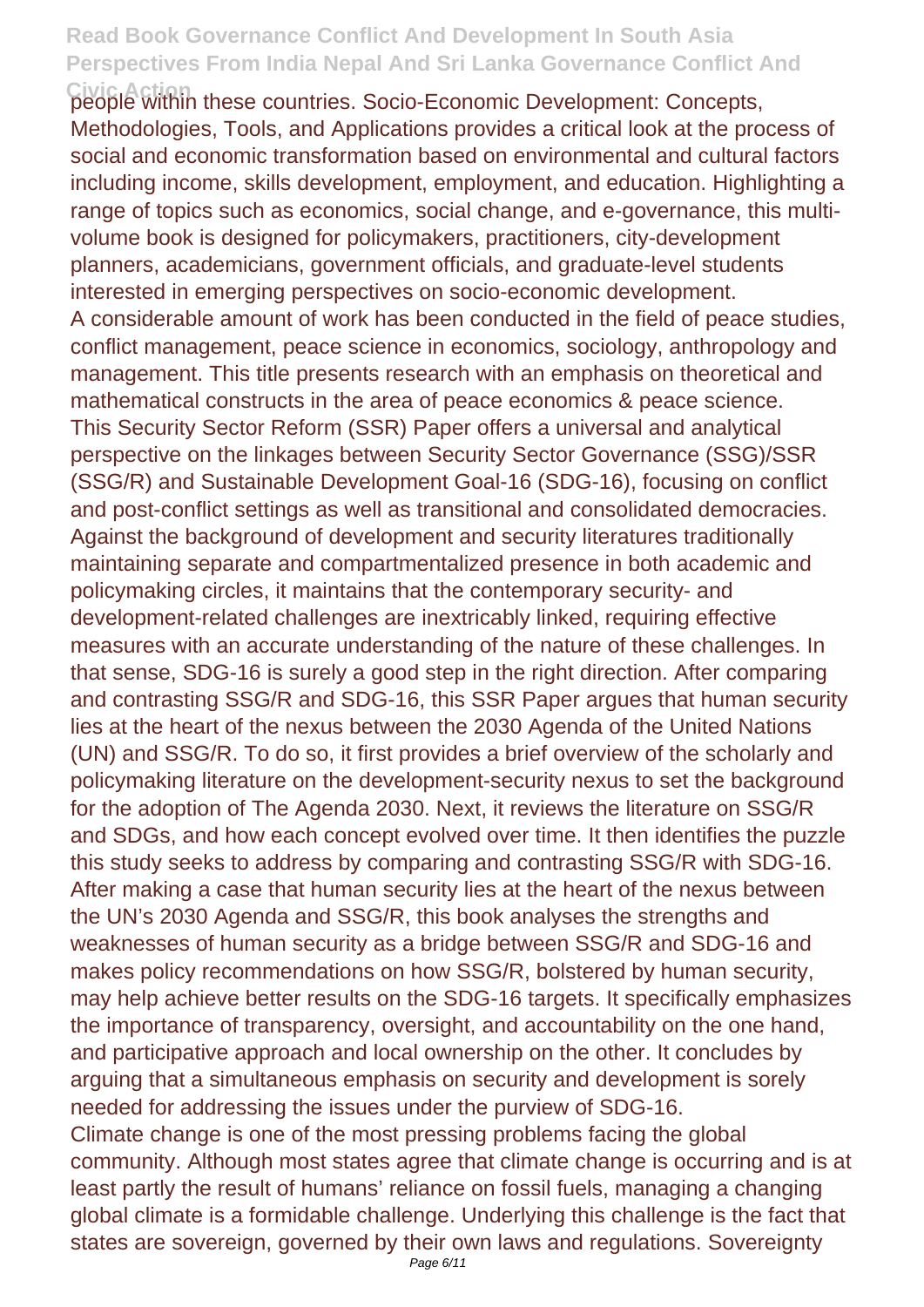**Civic Action** requires that states address global problems such as climate change on a voluntary basis, by negotiating international agreements. Despite a consensus on the need for global action, many questions remain concerning how a meaningful international climate agreement can be realized. This book brings together leading experts to speak to such questions and to offer promising ideas for the path toward a new climate agreement. Organized in three main parts, it examines the potential for meaningful climate cooperation. Part 1 explores sources of conflict that lead to barriers to an effective climate agreement. Part 2 investigates how different processes influence states' prospects of resolving their differences and of reaching a climate agreement that is more effective than the current Kyoto Protocol. Finally, part 3 focuses on governance issues, including lessons learned from existing institutional structures. The book is unique in that it brings together the voices of experts from many disciplines, such as economics, political science, international law, and natural science. The authors are academics, practitioners, consultants and advisors. Contributions draw on a variety of methods, and include both theoretical and empirical studies. The book should be of interest to scholars and graduate students in the fields of economics, political science, environmental law, natural resources, earth sciences, sustainability, and many others. It is directly relevant for policy makers, stakeholders and climate change negotiators, offering insights into the role of uncertainty, fairness, policy linkage, burden sharing and alternative institutional designs.

This book explores the relationship between bureaucrats and elected politicians in Bangladesh and discusses how this impacts governance and development in the country from an empirical perspective. It looks at the interplay of politics and bureaucracy in ancient societies, western democracies and in the developing world while highlighting the uniqueness of the Bangladesh experience and its indigenous contexts of local governance. The author presents a historical overview of the nature of political development, shift of regimes in Bangladesh, and the role of various agents and stakeholders. Through a detailed study, the book provides an analytical and theoretical framework to understanding the linkages between politics and bureaucracy, governance and development in South Asia and Bangladesh, with implications for geopolitics and economic growth. This book will be of interest to scholars, researchers and students of political economy, development studies, public administration, comparative politics as well as to policymakers, bureaucrats, government bodies, and especially those concerned with Bangladesh.

Governance, Conflict and Development in South AsiaPerspectives from India, Nepal and Sri LankaSAGE Publishing India

This book contains ten chapters and constitutes an attempt to discuss some of the key areas of governance in the country. This text posits three main arguments: First, that promoting democratic good governance in Sierra Leone is an imperative that should be embarked upon (by any government) if it is to ensure socioeconomic and political development on the one hand and peace and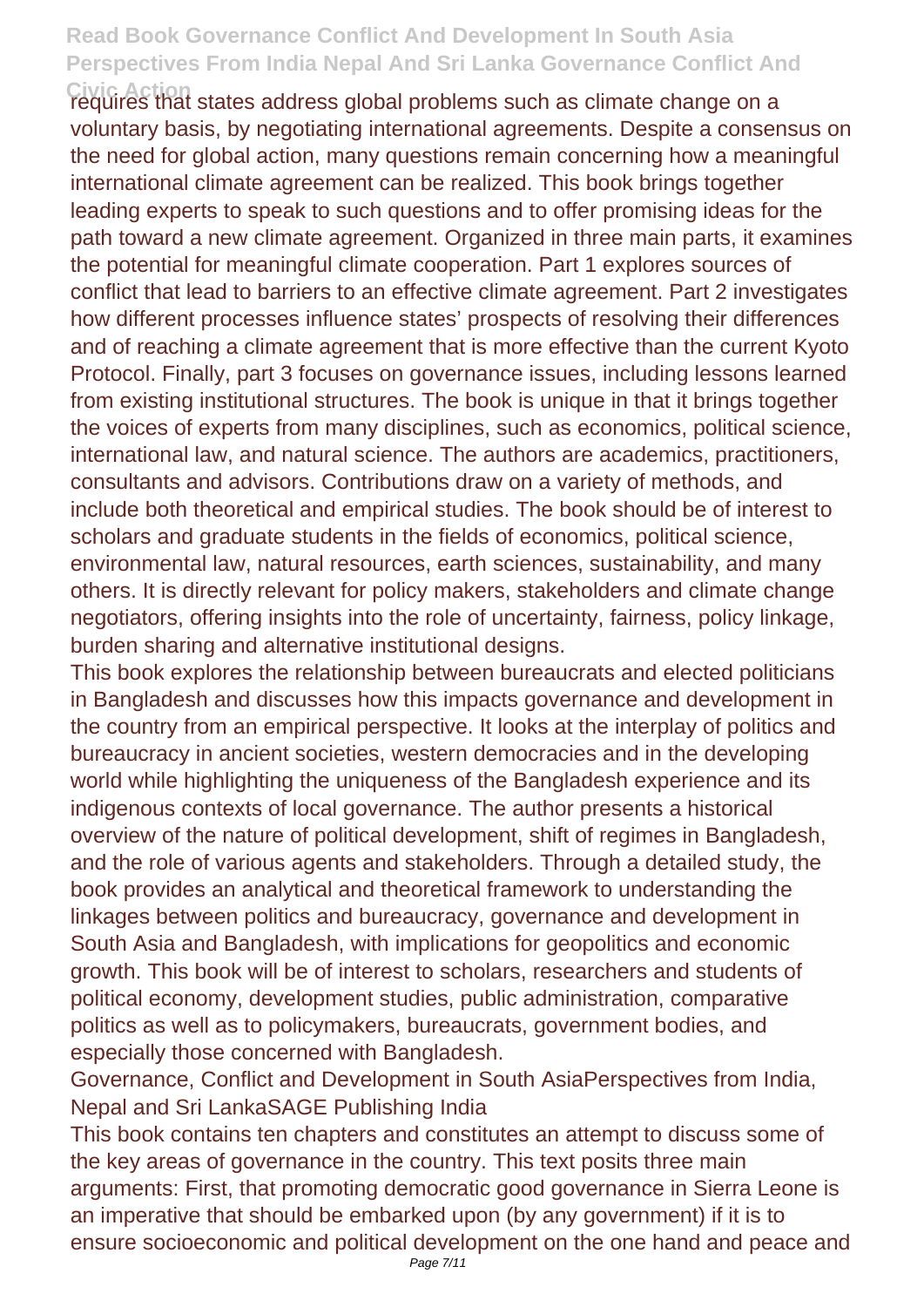**Civic Action** security on the other. Second, that the process of promoting democratic good governance will not be an easy task, and this is why any government should strive to be vigilant and extricate the country from dependence; the fact remains that a successful good governance environment in Sierra Leone will depend on economic development. Third, that governance should be not only enhanced through ensuring adequate capacity but also constantly monitored, and it should be a permanent phenomenon. The need to strengthen links between and among the government, civil society, and the private sector cannot be overemphasized; this is necessary to ensure the dynamism that should characterize a good governance environment. This environment should include a new Sierra Leonean psyche: that of the interests of the state first, anchored in attitudinal and behavioral change. In this book, the author also attempts to determine how far Sierra Leone has gone in its practice of democratic good governance and the challenges it is facing in trying to do so. He also makes recommendations on how these challenges could be surmounted.

This book examines the democratization process in Africa with a focus on issues of economic, social, and institutional development. Contributors analyze the impact of democratization on governance and institutional development, foreign aid and foreign direct investment, terrorism in Africa, identity politics, and the politics of oil extraction.

This Toolkit provides non-technical, practical help to enable officials to recognise conflict of interest situations and help them to ensure that integrity and reputation are not compromised. Foreword Frederick D. Barton Preface Derick W. Brinkerhoff 1. Governance Challenges in Fragile States: Re-Establishing Security, Rebuilding Effectiveness, and Reconstituting Legitimacy Derick W. Brinkerhoff Part 1. Governance and Post-conflict: Perspectives on Core Issues 2. Does Nation Building Work? Reviewing the Record Arthur A. Goldsmith 3. Constitutional Design, Identity and Legitimacy in Post-Conflict Reconstruction Aliza Belman Inbal and Hanna Lerner 4. Election Systems and Political Parties in Post-Conflict and Fragile States Eric Bjornland, Glenn Cowan, and William Gallery 5. Democratic Governance and the Security Sector in Conflict-affected Countries Nicole Ball Part 2. Actors in Governance Reconstruction: Old, New, and Evolving Roles 6. From Bullets to Ballots: The U.S. Army Role in Stability and Reconstruction Operations Tammy S. Schultz and Susan Merrill 7. The Private Sector and Governance in Post-Conflict Societies Virginia Haufler 8. Rebuilding and Reforming Civil Services in Post-Conflict Societies Harry Blair 9. Contributions of Digital Diasporas to Governance Reconstruction in Fragile States: Potential and Promise Jennifer M. Brinkerhoff Part 3. Reforming and Rebuilding Governance: Focus on the Local 10. Decentralization, Local Governance, and Conflict Mitigation in Latin America Gary Bland 11. Subnationalism and Postconflict Governance: Lessons from Africa Joshua B. Forrest 12. Subnational Administration and State Building: Lessons from Afghanistan Sarah Lister and Andrew Wilder About the Contributors Index

Conflict appears in many forms, from a dictator terrorizing his country to organized crime demanding protection money. Questions and issues addressed in this text include: the conditions which make conflict severe; whether voluntary agreements can avoid future conflict; how the outcome of one war will affect the incentives of countries to wage war in the future; and how dictators hold power. The book provides an overview of existing literature, applies the theory of conflict to new situations, and gives foundations for future work. It should interest both researchers and students studying political economy, public choice, international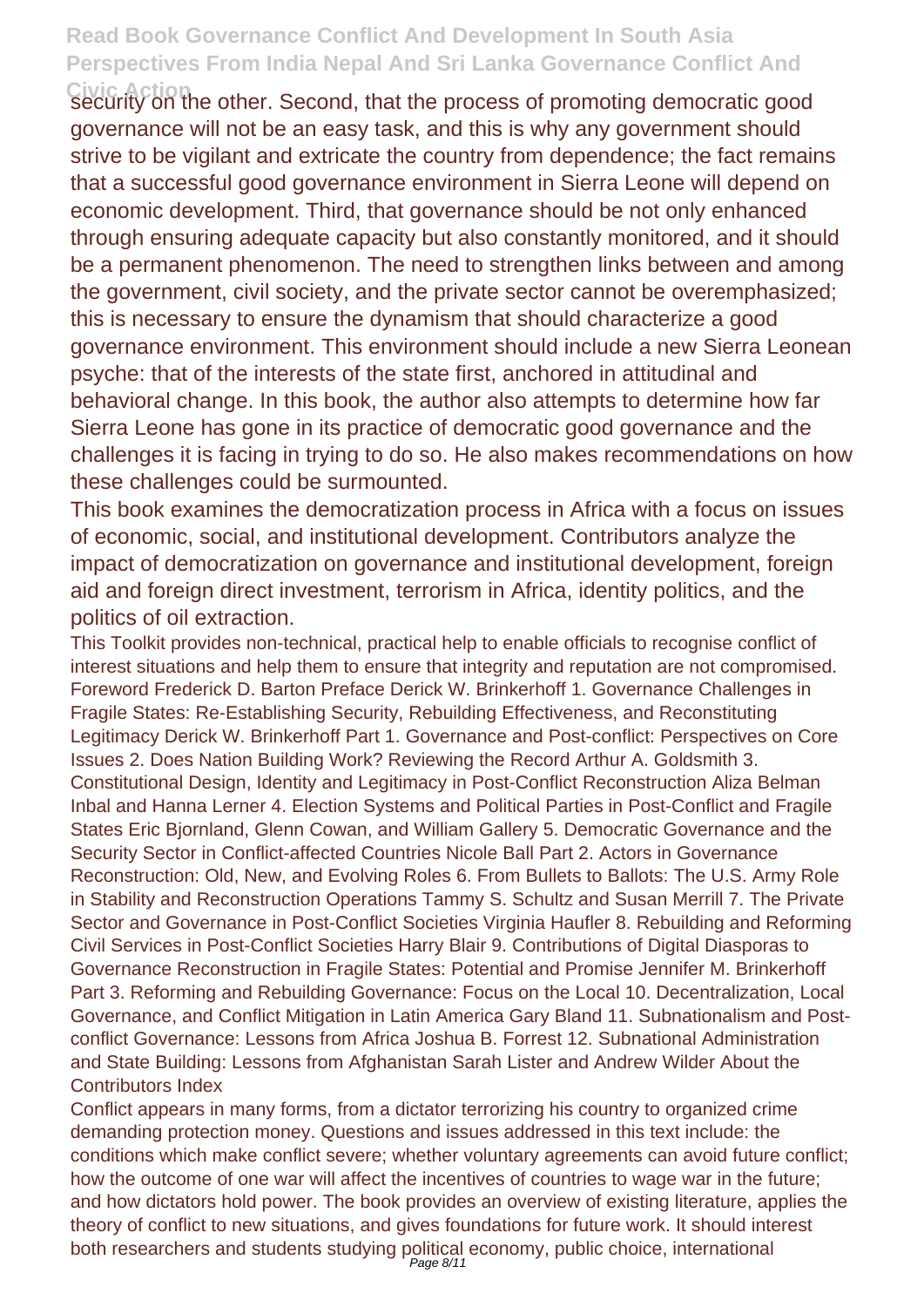#### **Civic Action** relations, and comparative politics.

Since it achieved independence in 1957, the West African state of Ghana has become the torchbearer of African liberation, as well as a laboratory for the study of endemic problems facing the African continent. In terms of democratic consolidation, the country holds a unique position on the continent as beacon of stability and democracy. Politics, Governance, and Development in Ghana takes critical stock of the landmark themes that have dominated its history since independence. The contributors address issues such as citizenship, civil society, the military, politicians, chiefs, transnational actors, the public sector and policies, the executive branch, decentralization, the economy, electoral politics, natural resources, and relations with Asia and the diaspora. These themes support "mobilizing for Ghana's future," which is the theme for the diamond jubilee celebration of Ghana's independence. Edited by Joseph R.A. Ayee, this book will deepen the literature on studies on Ghana especially in the areas of politics, governance, economy and development; serve as a resource for academics, students, practitioners; and commemorate the diamond jubilee celebration of Ghana's independence.

Over the past half-century, Europe has experienced the most radical reallocation of authority that has ever taken place in peace-time, yet the ideological conflicts that will emerge from this are only now becoming apparent. The editors of this 2004 volume, Gary Marks and Marco Steenbergen, have brought together a formidable group of scholars of European and comparative politics to investigate patterns of conflict that are arising in the European Union. Using diverse sources of data, and examining a range of actors, including citizens, political parties, members of the European Parliament, social movements, and interest groups, the authors of this volume conclude that political contestation concerning European integration is indeed rooted in the basic conflicts that have shaped political life in Western Europe for many years. This comprehensive volume provides an analysis of political conflict in the European Union.

This book explores the interdependences of economic globalisation, political tensions, and national policymaking whilst analysing opportunities for governance reform at both national and international levels. It considers how governance mechanisms can be fashioned in order to both exploit the opportunities of globalization and cope with the numerous potential conflicts and risks.

Spreading good governance is a key goal of political leaders and reformers — whether it is to improve cities, nations, regimes or institutions — because better-governed people are more likely to avoid civil conflict and obtain significant social returns. But just what is meant by "governance" at the national or international level? Is it a fuzzy concept, or is it a clear set of rules or norms? How can it help to strengthen societies and drive better policy? On Governance: What It Is, What It Measures and Its Policy Uses answers these questions. By proposing new theories for national and global governance, examining more than 90 governance indexes and analyzing best practices in governance, this volume suggests how policy makers can use governance theory and governance indexes to improve both domestic and multilateral decision making. World order depends on strengthened governance. On Governance spells out the meaning and the potential benefits of governance innovation for civil society and national policy makers. Building on the measured effects of policies in many dimensions of human existence, this book provides a guide to creating more positive outcomes for people everywhere.

An assessment of the role of international law in preventing natural resources from fuelling armed conflict and improving their governance.

Metropolitan Governance is the first book to bring together competing perspectives on the question and consequences of centralized vs. decentralized regional government. Presenting original contributions by some of the most notable names in the field of Page 9/11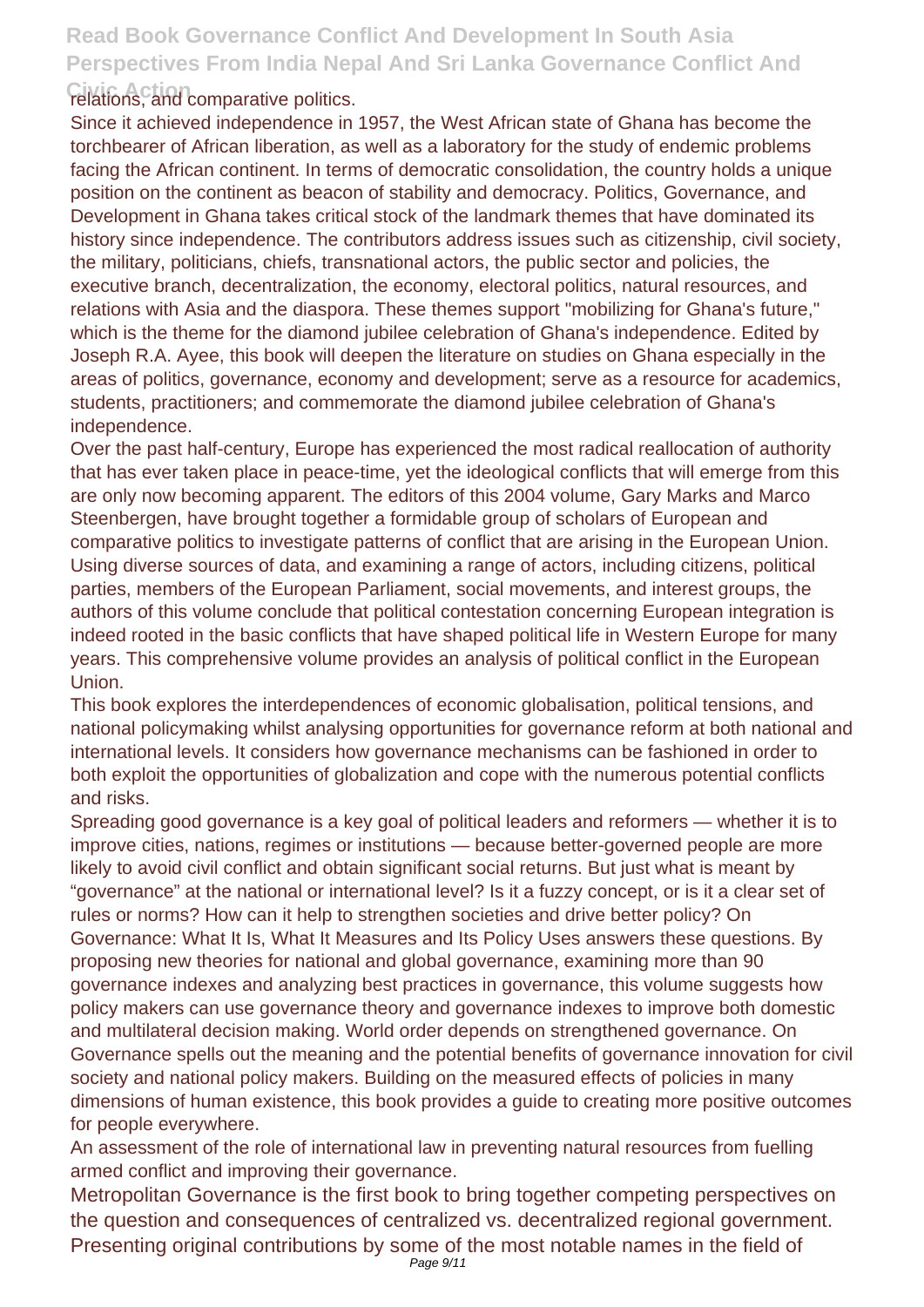Civic Action<br>urban politics, this volume examines the organization of governments in metropolitan areas, and how that has an effect on both politics and policy. Existing work on metropolitan governments debates the consequences of interjurisdictional competition, but neglects the role of cooperation in a decentralized system. Feiock and his contributors provide evidence that local governments successfully cooperate through a web of voluntary agreements and associations, and through collective choices of citizens. This kind of "institutional collective action" is the glue that holds institutionally fragmented communities together. The theory of institutional collective action developed here illustrates the dynamics of decentralized governance and identifies the various ways governments cooperate and compete. Metropolitan Governance provides insight into the central role that municipal governments play in the governance of metropolitan areas. It explores the theory of institutional collective action through empirical studies of land use decisions, economic development, regional partnerships, school choice, morality issues, and boundary change—among other issues. A one-of-akind, comprehensive analytical inquiry invaluable for students of political science, urban and regional planning, and public administration—as well as for scholars of urban affairs and urban politics and policymakers—Metropolitan Governance blazes new territory in the urban landscape.

Debates about security governance in Africa and about the place of women within it have moved in parallel despite their interconnection. The authors align them, locating African-specific and feminist analysis within the security discourse.

Ethnonationalist Conflict in Postcommunist States investigates why some Eastern European states transitioned to new forms of governance with minimal violence while others broke into civil war. In Bulgaria, the Turkish minority was subjected to coerced assimilation and forced expulsion, but the nation ultimately negotiated peace through institutional channels. In Macedonia, periodic outbreaks of insurgent violence escalated to armed conflict. Kosovo's internal warfare culminated in NATO's controversial bombing campaign. In the twenty-first century, these conflicts were subdued, but violence continued to flare occasionally and impede durable conflict resolution. In this comparative study, Maria Koinova applies historical institutionalism to conflict analysis, tracing ethnonationalist violence in postcommunist states to a volatile, formative period between 1987 and 1992. In this era of instability, the incidents that brought majorities and minorities into dispute had a profound impact and a cumulative effect, as did the interventions of international agents and kin states. Whether the conflicts initially evolved in peaceful or violent ways, the dynamics of their disputes became selfperpetuating and informally institutionalized. Thus, external policies or interventions could affect only minimal change, and the impact of international agents subsided over time. Regardless of the constitutions, laws, and injunctions, majorities, minorities, international agents, and kin states continue to act in accord with the logic of informally institutionalized conflict dynamics. Koinova analyzes the development of those dynamics in Bulgaria, Macedonia, and Kosovo, drawing on theories of democratization, international intervention, and path-dependence as well as interviews and extensive fieldwork. The result is a compelling account of the underlying causal mechanisms of conflict perpetuation and change that will shed light on broader patterns of ethnic violence.

An evidence-based analysis of governance focusing on the institutional capacities and